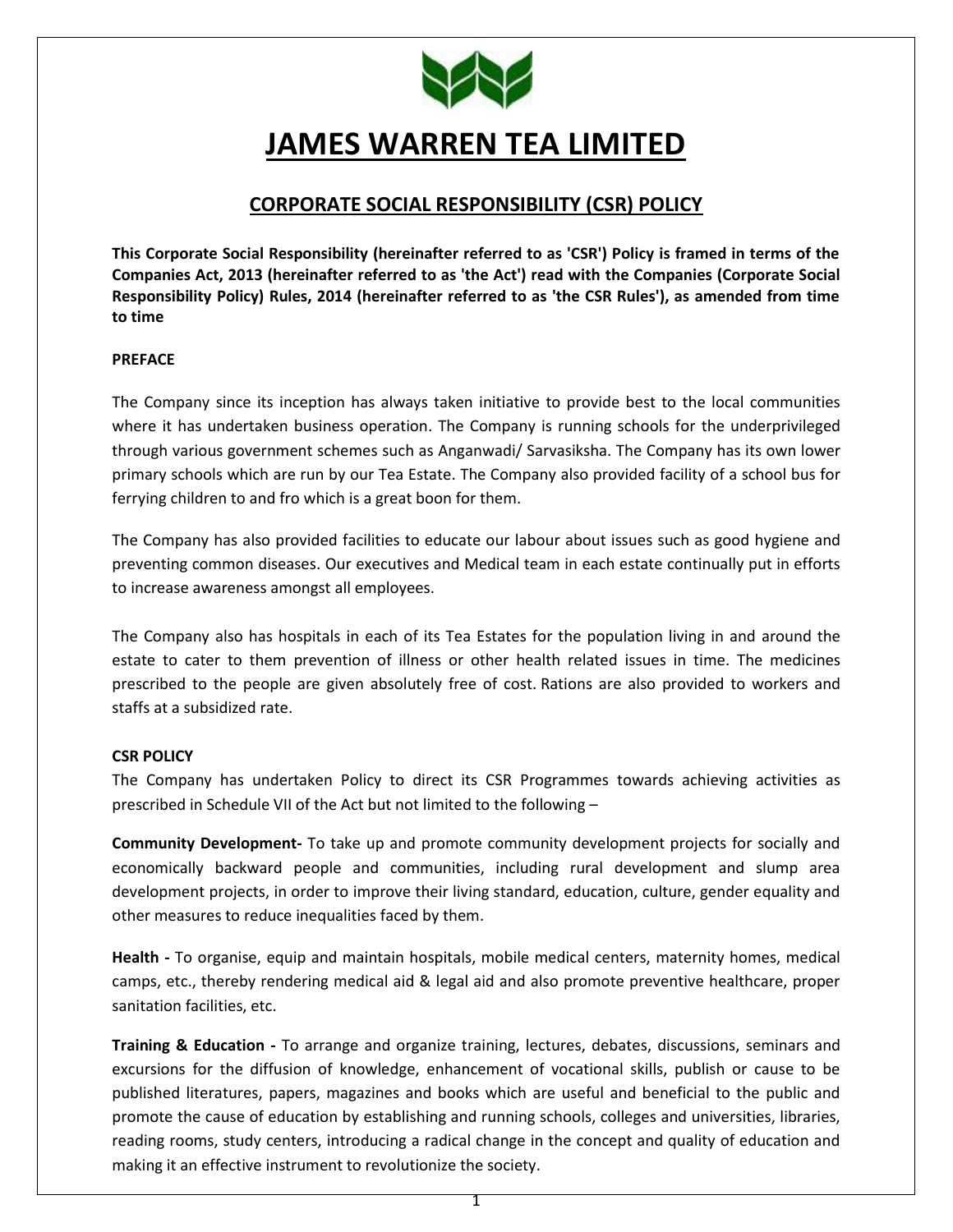**Heritage, Art & Culture –** To protect national heritage, art and culture including restoration of buildings and sites of historical importance. To Construct, equip & maintain place of worship, cultural association for the promotion and development of religion, art, architectures, literature, painting, music, gymnasium, sports and other social service centers and preserve manuscripts, paintings, sculptures works of art, antiquities, natural history specimen, mechanical and scientific instruments and designs.

**Environment –** To ensure environmental sustainability, ecological balance, protection of flora and fauna, animal welfare, agro forestry, conservation of natural resources and maintaining quality of soil, air and water.

**Capital Assets -**The CSR amount may be spent for creation or acquisition of a capital asset, which shall be held by –

- a company established under section 8 of the Act, or a Registered Public Trust or Registered Society, having charitable objects and CSR Registration Number under sub-rule (2) of rule 4; or
- beneficiaries of the said CSR project, in the form of self-help groups, collectives, entities; or
- a public authority:

**Other activities** - As permitted from time to time by the Government by its notification and approved by the Board on due recommendation of CSR Committee.

# **CSR BUDGET**

- The corpus to be spent by the Company in every financial year on its CSR projects, programs or activities shall include at least 2% of the average net profits of the Company made during the three immediately preceding financial years calculated under the prescribed provisions of the Act.
- CSR expenditure will include all expenditure, direct and indirect, incurred by the Company on Board approved CSR projects, programs or activitiesas may be recommended by its CSR Committee, but does not include any expenditure on an item not in conformity or not in line with activities which fall within the purview of Schedule VII of the Act.
- Any income/surplus arising from the CSR Programmes will be used for CSR activities.
- Any income arising from CSR Programmes will be netted off from the CSR expenditure and such net amount will be reported as CSR expenditure.

## **Unspent CSR Money / Excess expenditure:**

- If CSR expenditure in a financial year exceeds the statutory limit, such excess may be set-off against CSR expenditure within next three financial years with the approval of the Board, on the recommendation of the CSR Committee.
- In case the Company is not able to spend the money earmarked for CSR expenditure and any income/surplus arising out of the CSR activities, it shall transfer such fund as may be notified in Schedule VII in the following manner –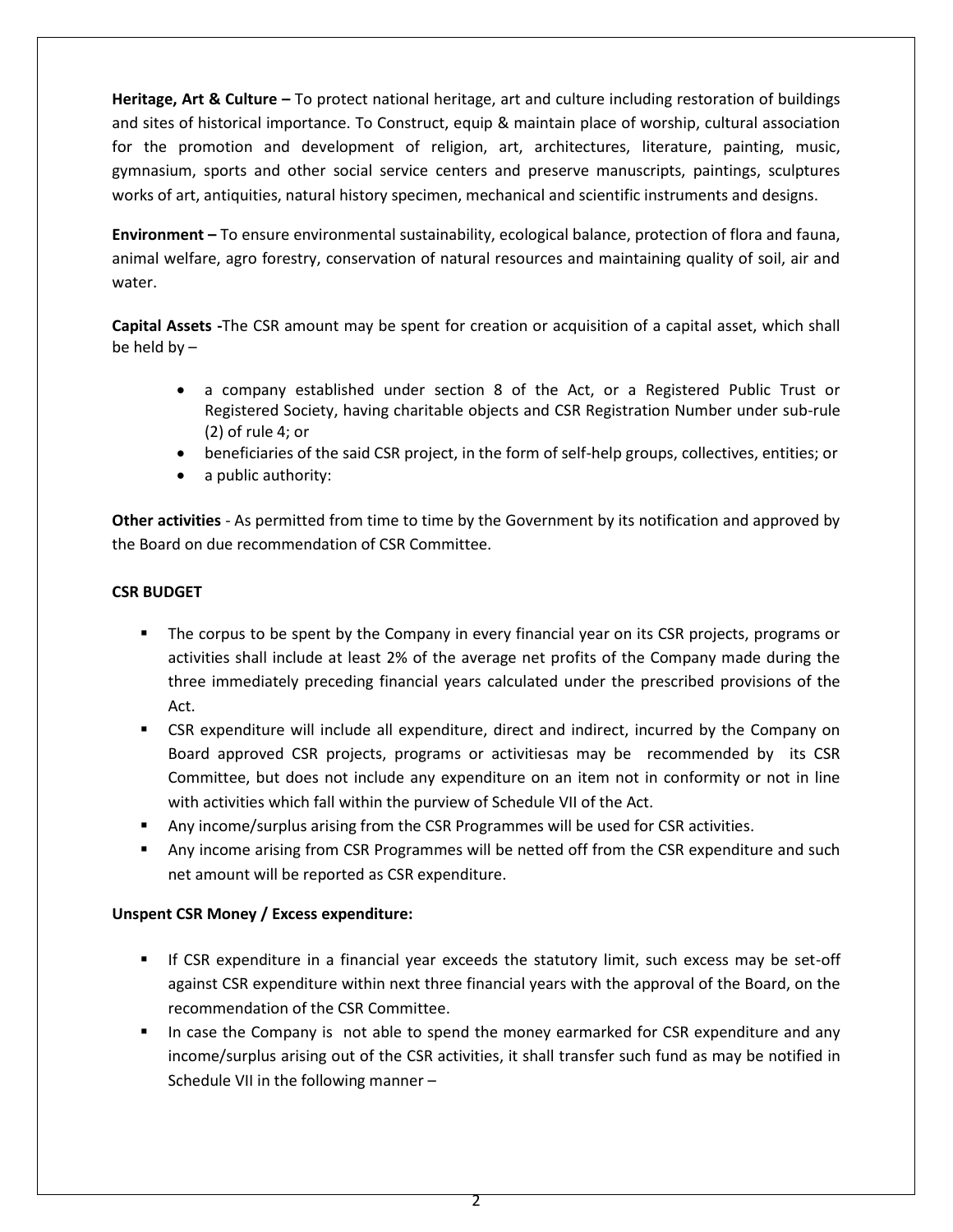- where the unspent amount is related to an Ongoing Project, such unspent amount shall be transferred to the 'Unspent Corporate Social Responsibility Account' within a period of 30 days from the end of the financial year and the same shall be spent within a period of three financial years from the date of such transfer in the manner as prescribed in section 135(6) of the Act and the Rules, failing which, the company shall transfer the same to a Fund specified in Schedule VII, within a period of thirty days from the date of completion of the third financial year.; and
- where the unspent amount is not related to an Ongoing Project, such unspent amount shall be transferred to a Fund as may be specified in Schedule VII, within a period of six months of the expiry of the financial year or such other time period as permissible under the Applicable Law.

# **IMPLEMENTATION MODALITIES**

The Company carries out its CSR Activities independently or through its trust viz. **"JAMES WARREN TEA FOUNDATION"** formed for this purpose, with its objects clearly defined in its trust deed, framed in line with Schedule VII of the Companies Act, 2013. The Company may also carry out its CSR Activities through any of the followings:

- 1. Any other registered trust or a registered society or a Company established by the Company itself or its holding or subsidiary or associate Company under section 8 of the Companies Act, 2013 or otherwise.
- 2. Any registered trust or a registered society or section 8 Company having a track record of three years in undertaking similar projects, programs or activities, if the same is not established by the Company itself or its holding or subsidiary or associate Company.
- 3. The Company should ensure foregoing Trust or Society is registered with Ministry of Corporate Affairs before making contribution on or after  $1<sup>st</sup>$  April, 2021.
- 4. The Company may also collaborate with other Companies for undertaking CSR project or programs or activities.

## **GOVERNANCE AND REPORTING**

- 1. The Company shall specify the projects/programmes to be undertaken by such an organization, modalities for utilizing funds provided by it.
- 2. The Company shall establish a monitoring mechanism to ensure that the allocation is spent for the intended purpose only and shall periodically monitor and evaluate the performance of the Projects and the achievement of targets.
- 3. The CSR Committee shall periodically review and discuss the progress of each Project undertaken including spending thereon and make any decision including allocation/ reallocation of funds, with respect to the Project which it thinks fit.
- 4. The Board of the Company shall satisfy itself that the funds so disbursed have been utilised for the purposes and in the manner as approved by it and the Chief Financial Officer or the person responsible for financial management shall certify to the effect.